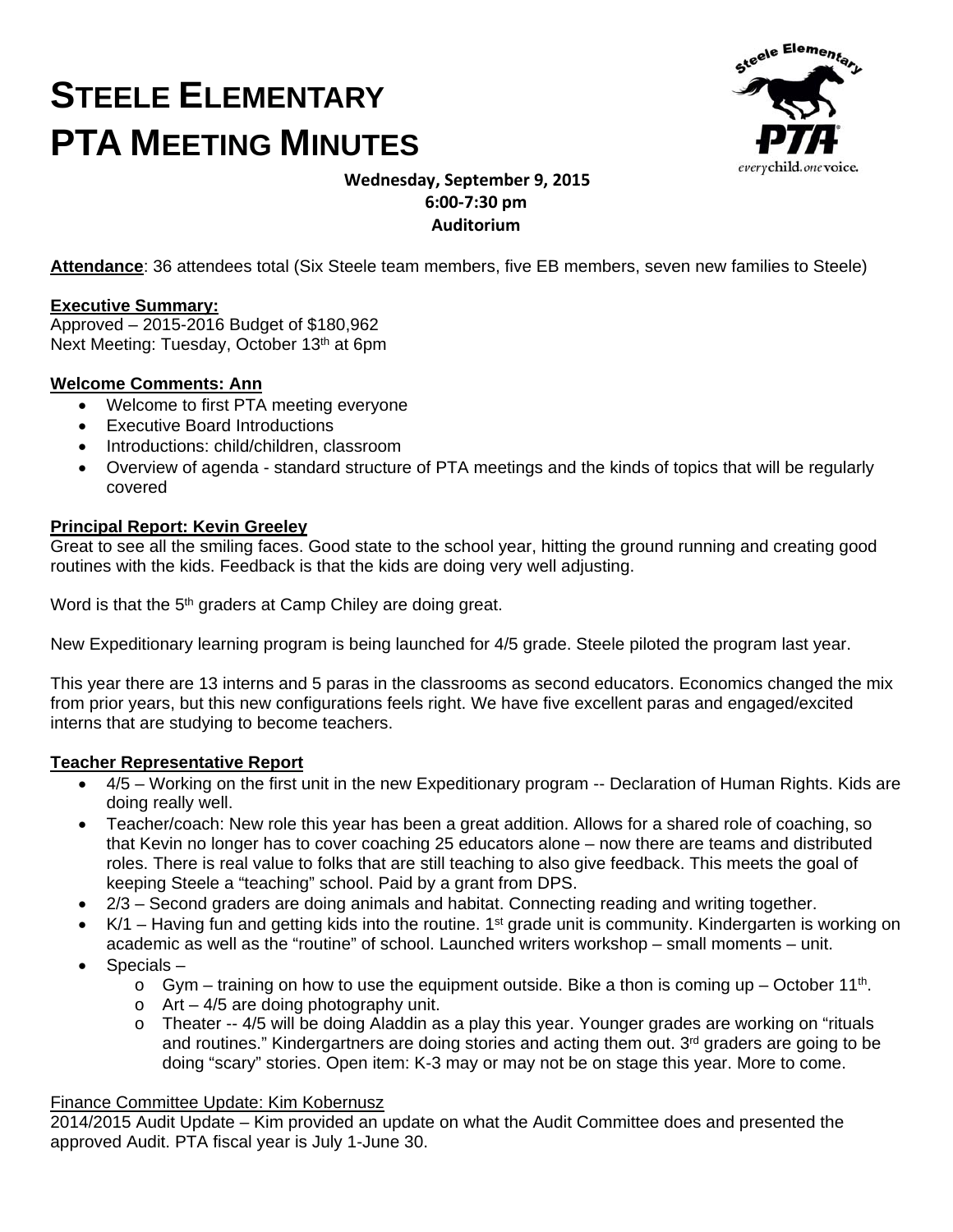Treasure's Report – Kim presented the account balance for PTA. Total -- \$231,393.36. Explained that the money we made during the prior school year will be used for this school year. 2014/2015 we raised \$183,262. There are two major fundraising engines – Stallion and Home Tour.

2015-2016 – Budget Overview – The single largest expense is second educators. We are the only school in DPS with a second educator in each homeroom. Kim overviewed the intention of using funds raised while kids are in school versus building up a deep reserve fund. She walked through areas of change year over year – second educators, teacher stipends, philanthropy, family programs and specials' fundraiser. PTA members approved the budget of \$180,692 unanimously.

# **Communications Committee – Volunteer Overview: Sarah Chapman**

- Committee Goal foster communication between Students and the Steele Community. Drive alignment and efficiency so we don't have duplicate efforts on communications.
- Work includes: Hosting and managing the Steele website, updating the sign out front, optimizing communications through collaborative outreach and feedback.
- Volunteer need: Photographer to join the Committee to capture events at Steele.
- Committee members in attendance introduced themselves and spoke about their role on the committee. Tuesday at noon is the cut off for news to be included in the Steele Stallion.

# **VP of Fundraising Update:** Loren Rigney

- 2015/2016 fundraising goal: \$180K
- Primary sources: Stallion fund/party in the Fall (\$100K) and Home Tour in the Spring (\$60K). Note: Volunteers are still needed to support the Home Tour.
- Programs that make up the difference:
	- o Grocery Gift Cards
	- o Corporate Matching
	- $\circ$  Steele Dines Out Max's next Tuesday, 15<sup>th</sup> 4-9 pm. Half the restaurant will be reserved for Steele.
	- o Fall Carnival
	- o Sponsorship/Ad Sales

Steele PTA is selling reloadable grocery cards for King Soopers and Safeway. Once you spend \$5,000 on the card, \$250 will be sent to Steele PTA. Please note that for Steele to benefit from the program, you will need to purchase the cards from the PTA. This ensures that the cards are "linked" to our school. Program details can be found on the Steele Elementary School website.

# **PTA Membership Drive: Sarah Allen**

Pledge drive for Membership: Please spread the word and get everyone you know to sign up for the PTA. You can sign up online or use the envelopes for checks/cash and put in the drop box by the bulletin board. Annual renewal is required.

# **Committee updates – Garden: Shari Leidner**

- Farmers market will be held every Friday after school and they will sell produce from the garden
- Upcoming events:
	- $\circ$  9/18 and 9/25 Weeding and wine. Two hours of weeding followed by (adult only) wine and appetizers at committee members home.
	- $\circ$  10/24 Garden clean up.
	- o Nov 7-13 Rainbow week at Steele cooking classes, education about fruits and vegetables, chef demos.

# *Pitch: Please volunteer for the garden.*

# **Committee updates – Hospitality: Maureen Savage**

Steele is launching a new donation program – Clothes to Kids of Denver. Unclaimed lost and found items will be donated to the group. In addition, parents can use the new box – located outside of the cafeteria – to donate clothes for kids ages 4-18. Clothes to Kids of Denver is a non-profit that provides new and quality used clothing